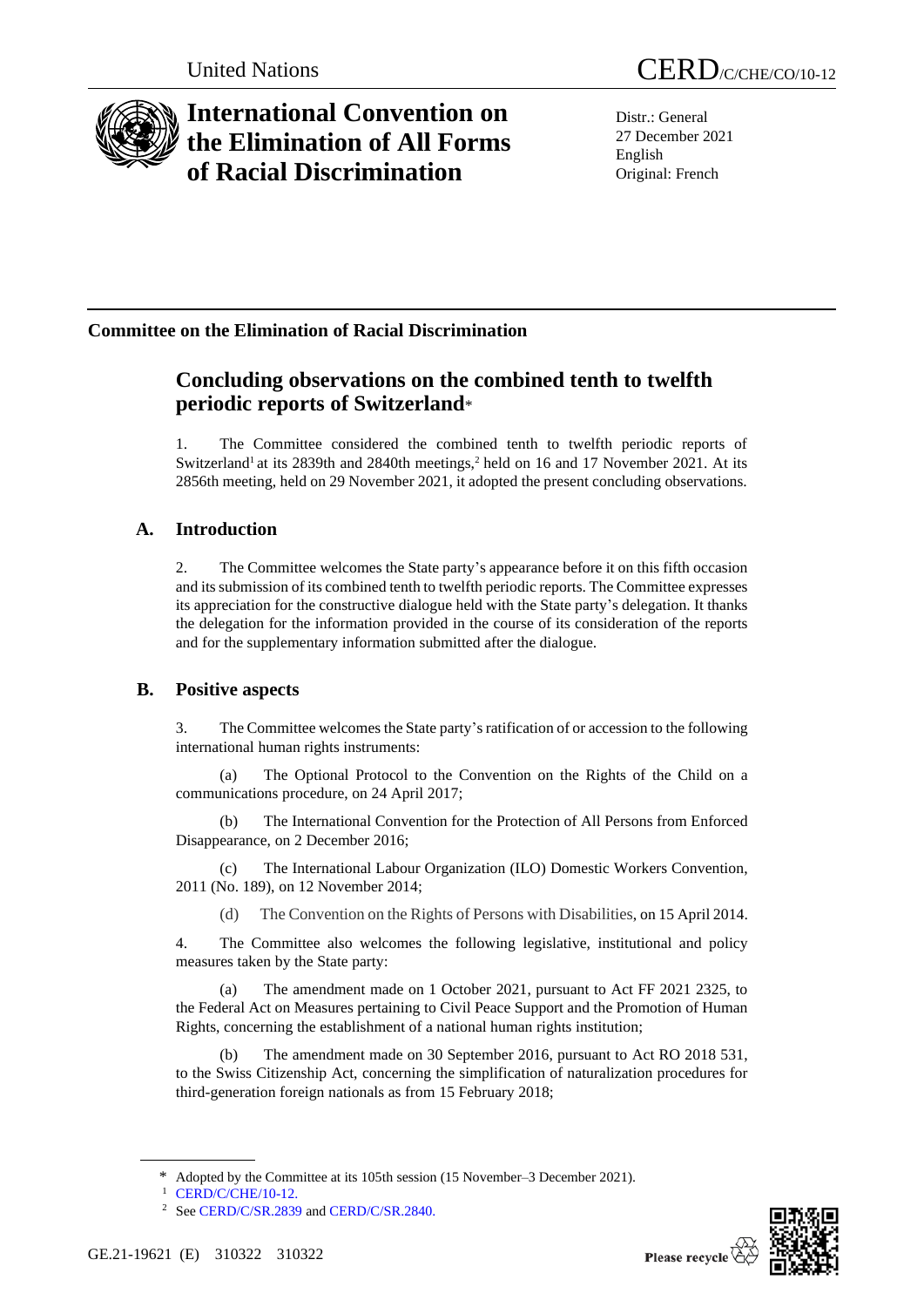(c) The adoption of the Swiss Integration Agenda in 2018 with a view to facilitating the integration of refugees and persons granted temporary admission to the country;

(d) The amendment made on 15 November 2017, pursuant to Act RO 2017 6545, to Asylum Ordinance No. 2 on Financial Matters to repeal the special 10 per cent income tax for asylum seekers and persons granted temporary admission to the country as from 1 January 2018;

(e) The implementation by the Republic and Canton of Geneva of Operation Papyrus in 2017 and 2018 for the regularization of undocumented migrants;

(f) The political initiative taken by the cantonal and municipal authorities of Geneva to hold dialogues and consultations with African persons and persons of African descent following the events arising in connection with the Black Lives Matter movement.

### **C. Concerns and recommendations**

#### **Application of the Convention under national law**

5. The Committee regrets that, the recommendation included in its preceding concluding observations<sup>3</sup> notwithstanding, the State party has not adopted a federal law setting out a definition of direct and indirect racial discrimination that is fully in accordance with article 1 of the Convention. In the light of the increase in the number of incidents of racial discrimination in the State party and the rarity of legal action taken in that regard, the Committee is deeply concerned at the absence of legislation that would clearly prohibit racial discrimination and at the lack of sufficient, accessible remedies for victims under, inter alia, the civil and administrative legal regimes and in the areas of education, employment and housing. In addition, the Committee reiterates its concern at the fact that the Criminal Code does not specifically classify racist motives as an aggravating circumstance (arts. 1, 2, 4 and 6).

6. **The Committee reiterates its recommendation that the State party should:**

(a) **Adopt a clear and comprehensive definition of racial discrimination, including direct and indirect discrimination, covering all areas of private and public life that is fully in accordance with article 1 of the Convention;**

(b) **Introduce an overarching provision in its civil and administrative legal order prohibiting both direct and indirect racial discrimination in all areas of private and public life; provide useful, accessible remedies to victims of such discrimination, including in the areas of education, employment and housing; and ensure that those victims are able to obtain satisfaction or redress for all instances of prejudice against them;**

(c) **Include a provision in article 47 of the Criminal Code that explicitly states that a racist motive for the commission of an offence constitutes an aggravating circumstance in order to enhance the clarity and strengthen the applicability of the legal framework concerning that matter.**

#### **Reservations**

7. While taking note of the information supplied by the State party concerning its practice of regularly reviewing the reservations that it has entered, the Committee regrets that the State party has maintained its reservations to article 2 (1) (a) and article 4 of the Convention (arts. 2 and 4).

8. **Recalling the recommendation included in its preceding concluding observations, the Committee encourages the State party to withdraw its reservations to article 2 (1) (a) and article 4 of the Convention.**

<sup>&</sup>lt;sup>3</sup> [CERD/C/CHE/CO/7-9.](http://undocs.org/en/CERD/C/CHE/CO/7-9)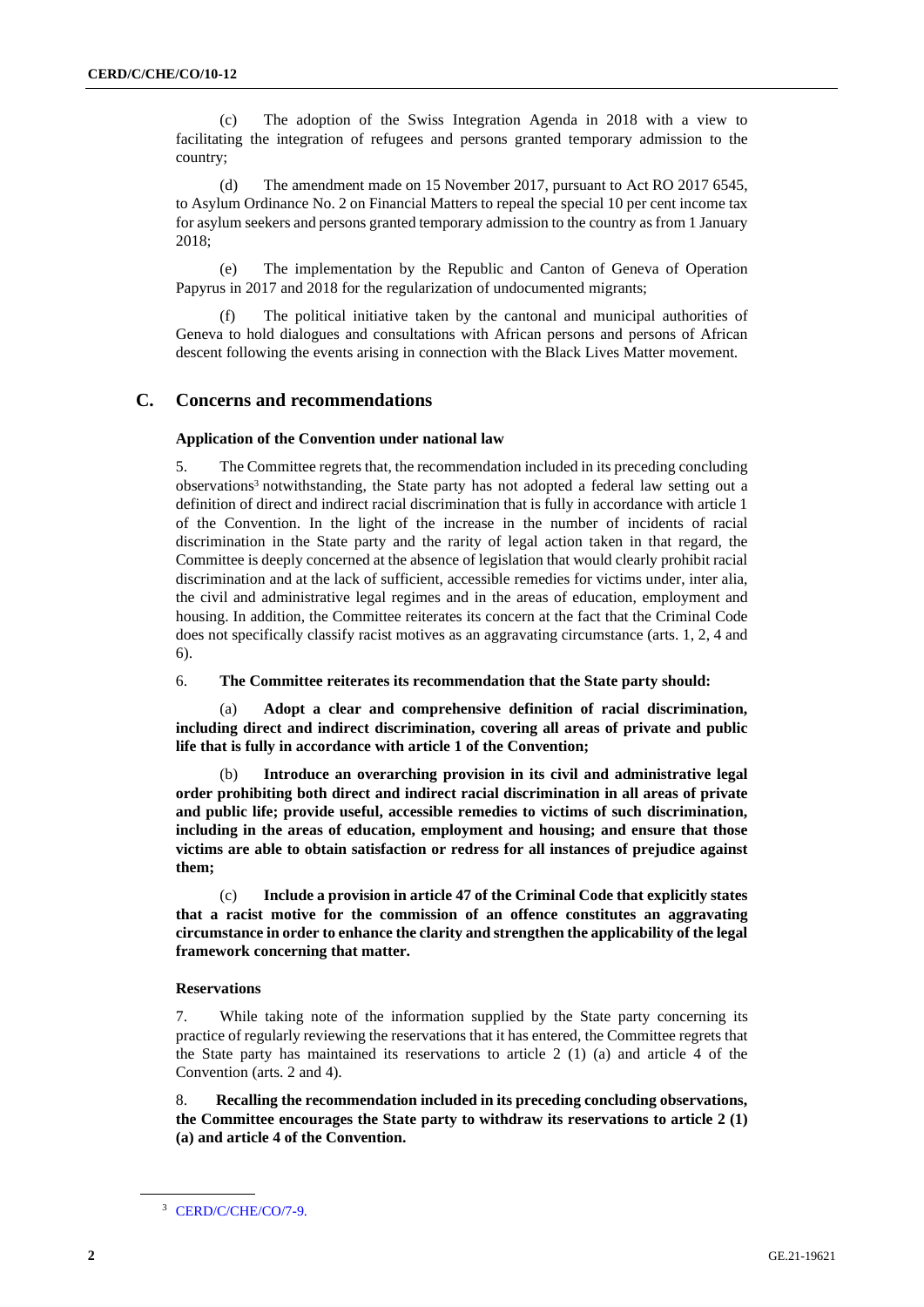#### **National human rights institution**

9. The Committee applauds the adoption of a law on the establishment of a national human rights institution by the Federal Assembly of the State party on 1 October 2021. Nevertheless, the Committee regrets that this institution does not have a mandate to receive and deal with individual complaints. It is also concerned by reports that this institution does not have sufficient financial resources to fulfil its mandate effectively (art. 2).

10. **The Committee recommends that the State party take the necessary steps, in consultation with civil society and other stakeholders, to bring the national human rights institution fully into conformity with the principles relating to the status of national institutions for the promotion and protection of human rights (the Paris Principles). It also recommends that the State party issue a mandate for this institution to receive and deal with individual complaints, including complaints regarding racial discrimination, and allocate sufficient human and financial resources to it so that it may fulfil its mandates.**

#### **Institutional framework**

11. The Committee takes note of the information supplied by the State party regarding the mandate and activities of the Federal Commission against Racism. However, the Committee is concerned at the failure to allocate adequate financial resources to the Commission so that it can effectively fulfil its mandate and carry out activities such as a nationwide sensitization campaign (art. 2).

12. **The Committee reiterates its recommendation that the State party assign appropriate financial and human resources to the Federal Commission against Racism to enable it to combat racial discrimination effectively on a fully independent basis, without detracting from the adoption of the necessary measures in respect of the national human rights institution or the allocation of adequate resources to that institution. The Committee also recommends that the State party ensure that the Federal Commission against Racism and the new national human rights institution work together effectively on issues relating to racial discrimination and reinforce each other's efforts.**

13. The Committee notesthat, under the cantonal integration programmes that are in place, all the cantons have set up advisory centres for victims of racism that keep a record of racist incidents and provide victims with assistance and basic legal advice. The Committee is concerned, however, at reports that the funding and human resources available to these centres are limited, as well as varying from one canton to another, and that several of them have had to close their doors as a result. The Committee is also concerned at the fact that the absence of a clear legal framework for combating racial discrimination and the lack of sufficient and effective remedies for victims significantly limit the impact of the legal advisory services furnished by these centres (arts. 2 and 6).

### 14. **The Committee recommends that the State party take steps to guarantee a sustained flow of financial and human resources for the operation and maintenance of legal advisory centres for victims of racism in all the country's cantons.**

#### **Racist hate crimes and speech**

15. The Committee is very concerned by reports of a growing number of incidents, which have intensified during the coronavirus disease (COVID-19) pandemic, involving racial hate speech directed, in particular, at Yenish, Sinti/Manush and Roma persons, non-citizens, including refugees and asylum seekers, persons of African descent and persons of Asian origin, and of incidents involving ethnic/religious hate speech directed at Jews and Muslims on, inter alia, the Internet and social media and on the part of public figures and persons in political posts. The Committee is concerned at the fact that the registration of crimes motivated by racism is not carried out on a uniform basis and is not mandatory, which acts as a constraint on the effective monitoring of racist offences in the State party (art. 4).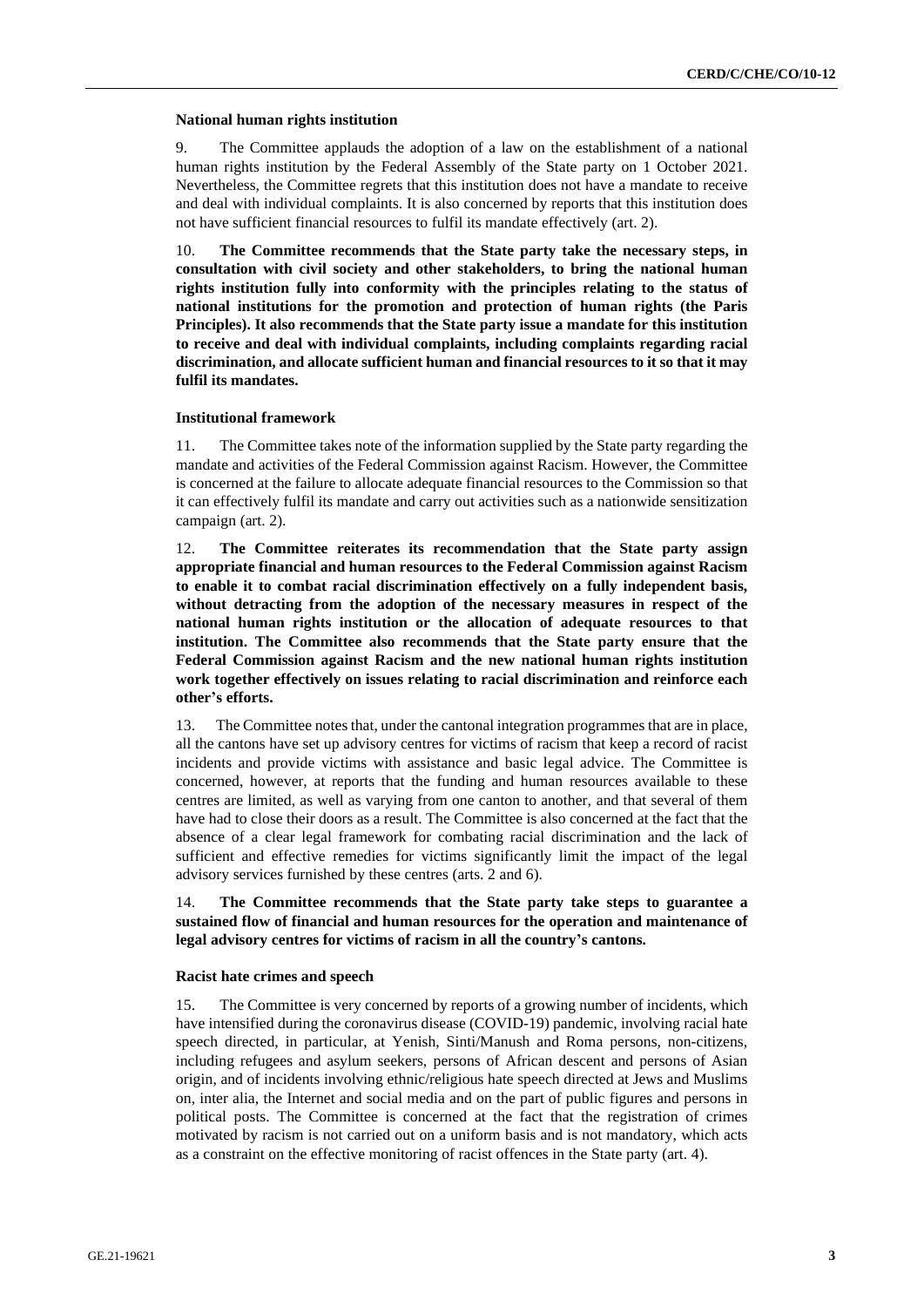16. **Recalling its general recommendations No. 7 (1985), No. 8 (1990), No. 15 (1993), No. 30 (2004), No. 31 (2005) and No. 35 (2013), the Committee recommends that the State party:**

(a) **Take steps to prevent, condemn and combat racial hate speech directed at the groups that are the most at risk of racial discrimination, including such speech when it is conveyed over the Internet and social media and used by public figures and persons in political posts, and ensure that all reported cases of racial hate speech are investigated effectively and, if so warranted, are prosecuted and that the perpetrators are punished;**

(b) **Step up its efforts to stop the spread of racial hate speech over the Internet and social media in close cooperation with Internet service providers, social media platforms and the population groups that are the main targets of racial hate speech;**

(c) **Conduct public sensitization campaigns with a view both to putting an end to prejudice and disinformation concerning the Yenish, Sinti/Manush, Roma, noncitizens, persons of African descent, Muslims, Jews and persons of Asian origin and to promoting respect for diversity and the elimination of racial discrimination;**

(d) **Take steps to make it mandatory for uniform records to be kept by the police on offences motivated by racism and adopt measures to establish a system for compiling data on offences by category and type of motive, on the demographic characteristics of victims and aggressors, and on the time and place of the commission of such offences as a basisfor the development of an effective policy for their prevention.**

#### **Racially motivated police violence**

17. The Committee is concerned at allegations of deaths occurring as a result of police action, particularly in the case of persons of African descent, and of violence and ill-treatment inflicted by police officers upon non-citizens, Yenish, Sinti/Manush, Roma persons and persons of African descent. It is also concerned by reports that very few cantons have independent bodies empowered to deal with complaints of police violence. It is, furthermore, concerned at the fact that there remain few cases in which the courts have found in favour of the complainant and that victims encounter a number of obstacles when seeking justice, such as a lack of information and prohibitive procedural fees and charges (arts. 2, 4 and 6).

18. **Recalling its general recommendation No. 31 (2005), the Committee recommends that the State party take steps to ensure that prompt, thorough and impartial investigations are carried out into all racist incidents caused by or involving the police, ensure that the persons responsible for such acts are prosecuted and appropriately punished, and provide adequate reparation, as appropriate, to victims or their families. The Committee wishes to reiterate and underscore its recommendation that the State party establish in all the cantons an independent mechanism, outside the framework of the police and the public prosecutor's office, to investigate complaints of police misconduct, particularly when it involves racially motivated abuse. The Committee also recommends that the State party take steps to help victims gain access to justice, including by supplying information about complaints mechanisms and reducing procedural fees and charges.**

#### **Racial profiling**

19. The Committee reiterates its concern regarding the persistence of racial profiling by the police and the lack of a law explicitly prohibiting that practice. It is also concerned by reports that the State party is not collecting sufficient statistics on racial profiling. While taking note of the information provided by the State party on the inclusion of some aspects of racial discrimination in police training, the Committee is nevertheless concerned at reports that this training is insufficient to effectively prevent racism and racial profiling by police officers (arts. 2, 4 and 5).

20. **Recalling its general recommendation No. 36 (2020), the Committee urges the State party to redouble its efforts to effectively counter the use of any and all practices**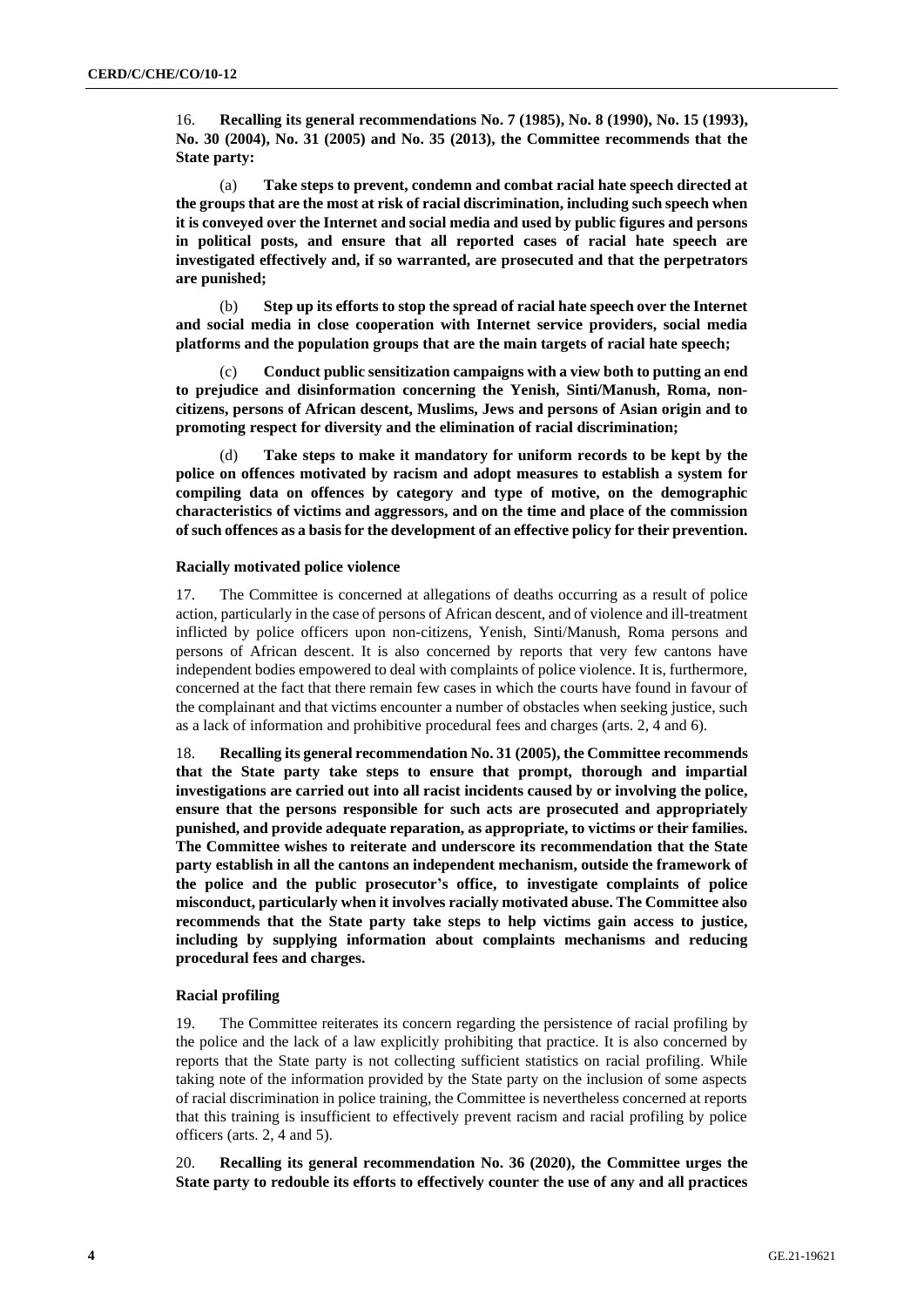**by law enforcement officers that are based on racial profiling and to put an end to such practices by, in particular:**

(a) **Incorporating an explicit prohibition of racial profiling into its legislation, taking into account general recommendation No. 36, and adopting operational measures for that purpose, such as the introduction of forms on which the reasons for an identity check or any other police operation must be stated and the provision of information to victims on the available remedies;**

(b) **Formulating an action plan to combat racial profiling in consultation with the population groups most at risk of becoming victims of that practice with a view to preventing and countering it effectively by means of a range of measures that include the following:**

(i) **Strengthening of initial and ongoing training for police officers and members of other law enforcement agencies on the issues of racism and racial profiling;**

(ii) **Follow-up at the cantonal and federal levels of operational measures implemented to combat racial profiling and of regular audits conducted with the help of independent experts to address gaps in policies and organizational practices;**

(iii) **The introduction of an independent system for processing complaints related to racial profiling;**

(iv) **The compilation of disaggregated data on racial profiling, the regular publication of those data and their inclusion in the next periodic report.**

21. The Committee has some concerns about the bill that would amend the Federal Act on the Use of DNA Profiles in Criminal Proceedings and for the Identification of Unknown and Missing Persons, which allows the police to use DNA phenotyping techniques at crime scenes, as this could pose a risk of profiling, discrimination and stigmatization of persons on the basis of their race, skin colour, descent, or ethnic or national origin (arts. 2, 4 and 5).

22. **Recalling its general recommendation No. 36 (2020), the Committee calls upon the State party, in the course of its assessment of the above-mentioned bill, to consider the risks that could be posed by the use of DNA analysis in terms of profiling, discrimination and stigmatization of persons on the basis of their race, descent, skin colour, or ethnic or national origin. It recommends that the State party ensure that an inclusive, in-depth assessment of the amendments is undertaken in consultation with civil society, including members of minority groups, at all stages of the legislative process. In addition, the Committee recommends that the State party entrust an independent mechanism with monitoring the implementation of the legislation once it is adopted into law in order to ensure that it is in accordance with the State party's human rights obligations.**

#### **Yenish, Sinti/Manush and Roma persons**

23. While noting the information supplied by the State party on the measures adopted to guarantee the rights of national minorities, the Committee remains concerned at the obstacles encountered by members of the Yenish, Sinti/Manush and Roma communities, in particular:

(a) The insufficient number of permanent and transit sites, the fact that many of them lack adequate infrastructure, such as drinking water and electricity access points, and the fact that Roma persons who do not have Swiss nationality are often prohibited from using these sites;

(b) The discriminatory effects of apparently neutral laws and policies on the rights of persons belonging to the above-mentioned communities in such areas as itinerant commerce, the parking of caravans and activities carried out in order to overcome inhuman situations and substandard conditions;

(c) The adverse impact of the COVID-19 pandemic on the enjoyment of the economic, social and cultural rights of members of these communities;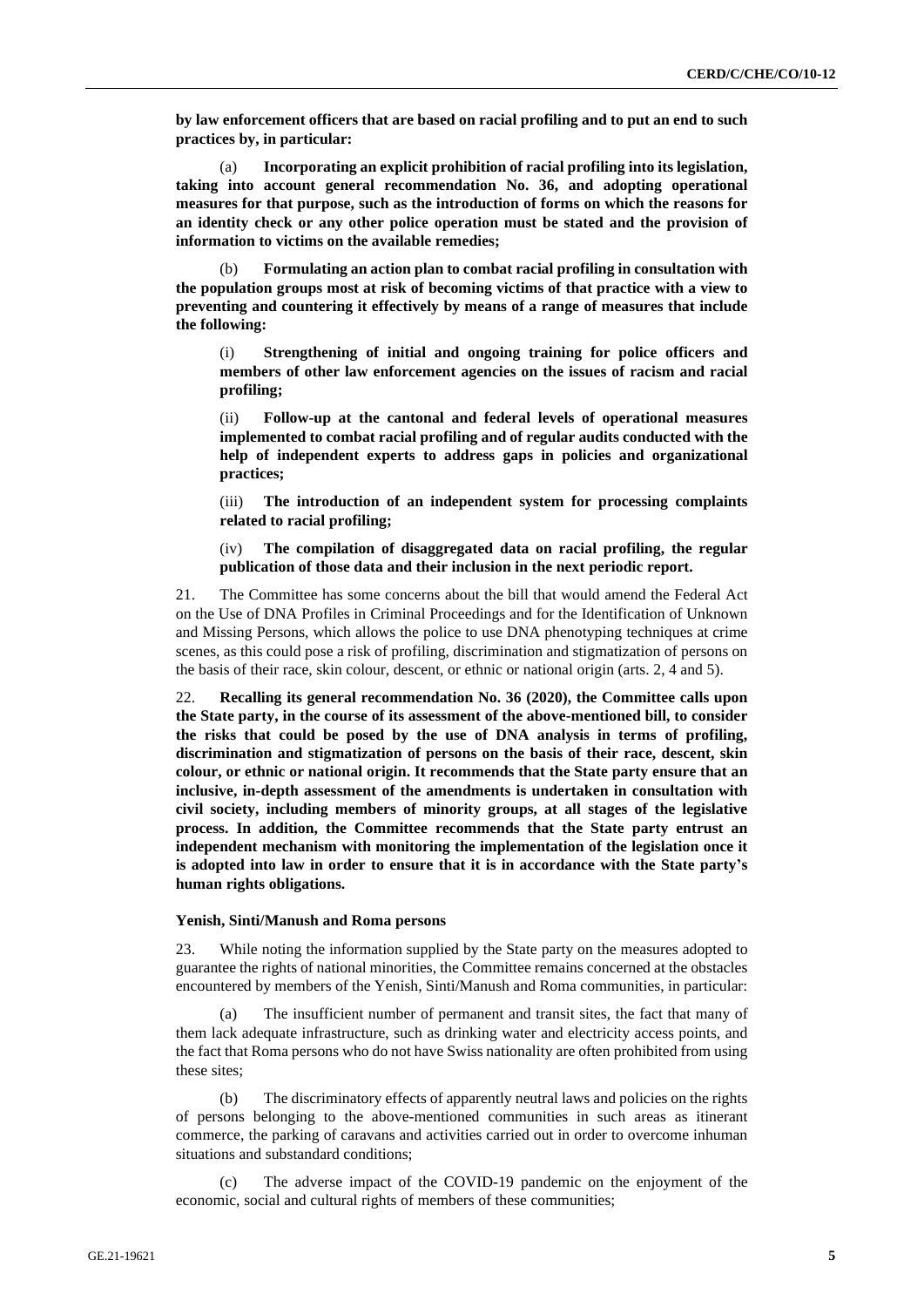(d) The reportedly insufficient implementation of the plan of action to improve living conditions for travellers and promote the culture of the Yenish, Sinti/Manush and Roma communities, and the prejudice and discrimination that persist against all members of those communities, including those who have a sedentary way of life;

The widespread criminalization and alleged ill-treatment of Roma persons who resort to begging (art. 5).

24. **The Committee recommends that the State party:**

(a) **Increase the number of permanent and transit sites for Yenish, Sinti/Manush and Roma travellers, upgrade the infrastructure in existing sites and authorize their use for non-Swiss Roma persons;**

(b) **Ensure that apparently neutral laws and policies do not have a discriminatory effect on Yenish, Sinti/Manush and Roma persons;**

(c) **Develop and launch targeted strategies at all levels of government for mitigating the social and economic impacts of the COVID-19 pandemic on these communities while guaranteeing their participation in the formulation, implementation and monitoring of those strategies;**

(d) **Set up an effective mechanism for monitoring the implementation of the plan of action to improve living conditions for travellers and promote the culture of the Yenish, Sinti/Manush and Roma communities, provide adequate resources for its implementation and ensure the participation of the Yenish, Sinti/Manush and Roma communities in all relevant decision-making processes;**

(e) **Review and, if necessary, amend laws that criminalize begging, and take other appropriate measures.**

#### **Situation of non-citizens, in particular migrants, refugees, asylum seekers and stateless persons**

25. While taking note of the information provided by the State party on the steps taken to safeguard the rights of non-citizens, the Committee is concerned about:

Reports that security personnel in federal asylum centres have committed acts of violence against asylum seekers, including child asylum seekers, and the absence of effective and impartial complaint and investigative mechanisms;

(b) The fact that the Foreign Nationals and Integration Act of 2019, which establishes the right of victims of marital violence to remain in the country, is not enforced unless the level of violence reaches a certain threshold of severity or is systematic, which discourages non-Swiss victims of marital violence from lodging a complaint for fear of losing their residence permit, thereby leaving them without any actual, effective protection such as that afforded to victims of Swiss nationality;

The restrictions on the freedom of movement of persons holding a temporary visa (an "F" permit) limit their ability to move their residence from one canton to another and to travel abroad, while asylum seekers housed in federal asylum centres are subject to very strict curfews;

(d) Reports that, despite legal provisions establishing the right to a free basic education for all children living in the State party, in practice unaccompanied migrant children are refused the right to enrol in school without any legal basis for that refusal;

(e) Reports that nationals of countries outside the European Union do not apply for social assistance because their residence permit could be withdrawn, thereby putting them at risk of expulsion, and that this situation has grown worse during the COVID-19 pandemic;

(f) The fact that stateless children born in the State party do not have the possibility of acquiring Swiss nationality at birth and that the acquisition of Swiss nationality at a later date is not guaranteed.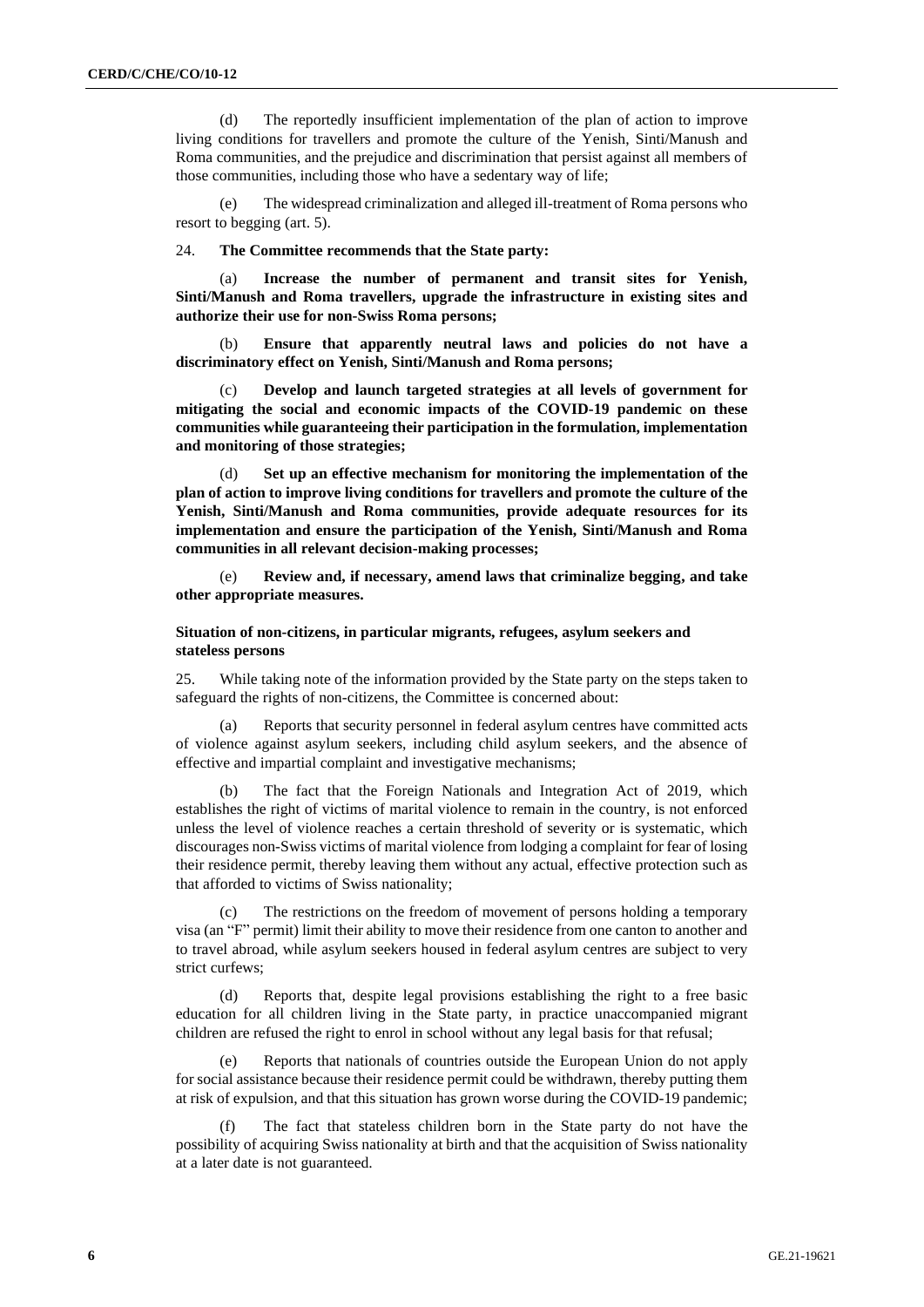26. **The Committee recommends that the State party:**

(a) **Strengthen measures to prevent the commission of acts of violence upon persons residing in federal asylum centres and ensure their effective implementation, set up effective, impartial complaint and investigative mechanisms, punish the perpetrators of such acts and offer adequate reparation to the victims of such acts;**

(b) **Ensure that private security personnel employed in federal asylum centres do not resort to violence and that they are under the State party's effective oversight, in order to prevent all acts of violence, to combat such actions by private security personnel and not to evade its responsibility for the protection of people in its custody;**

(c) **Ensure that victims of marital violence are allowed to remain in the State party under the terms of article 50 of the Foreign Nationals and Integration Act without having to overcome excessive procedural obstacles which, in practice, would leave them without real, effective protection;**

(d) **Guarantee the right to free movement for persons who have been temporarily admitted to the State party and for persons residing in federal asylum centres by lifting the disproportionate restrictions in that regard;**

(e) **Strengthen measures to guarantee access to a basic education for all unaccompanied migrant children without discrimination;**

(f) **Ensure that foreign nationals from countries outside the European Union can gain access to social assistance without being discriminated against on the basis of their nationality or origin;**

(g) **Provide the possibility for all stateless children born in the State party to acquire Swiss citizenship at birth and facilitate access to Swiss citizenship for all other children born in Switzerland, regardless of their residency status.**

#### **Education and training to combat racial discrimination**

27. While taking note of the measures adopted by the State party to sensitize the public about racial discrimination, the Committee observes with concern that, according to the data compiled by the Federal Statistics Office in 2020, one third of the Swiss population might be bothered by the presence of persons whom they regard as "different". The data also reflect negative attitudes and stereotypes towards foreigners, travellers, Muslims, Jews and persons of African descent. The Committee is also concerned at the fact that there is no centralized arrangement for providing training to justice system personnel on racial discrimination and that the training that is made available is optional.

28. **The Committee recommends that the State party increase its efforts to sensitize the general public to the importance of tolerance and of combating racial discrimination and racial prejudices and stereotypes, and that it promote an active policy on opening up institutions to a diverse population, including persons subject to racial discrimination. The Committee reiterates its recommendation to the State party to sensitize the staff of the justice system to international standards that prohibit racial discrimination, including by establishing mandatory training courses on that subject.**

### **D. Other recommendations**

**Ratification of other treaties**

29. **Bearing in mind the indivisibility of all human rights, the Committee encourages the State party to consider ratifying those international human rights treaties that it has not yet ratified, in particular treaties with provisions that have direct relevance to communities that may be subjected to racial discrimination, including the International Convention on the Protection of the Rights of All Migrant Workers and Members of Their Families. The Committee encourages the State party to accede to the Convention on the Reduction of Statelessness.**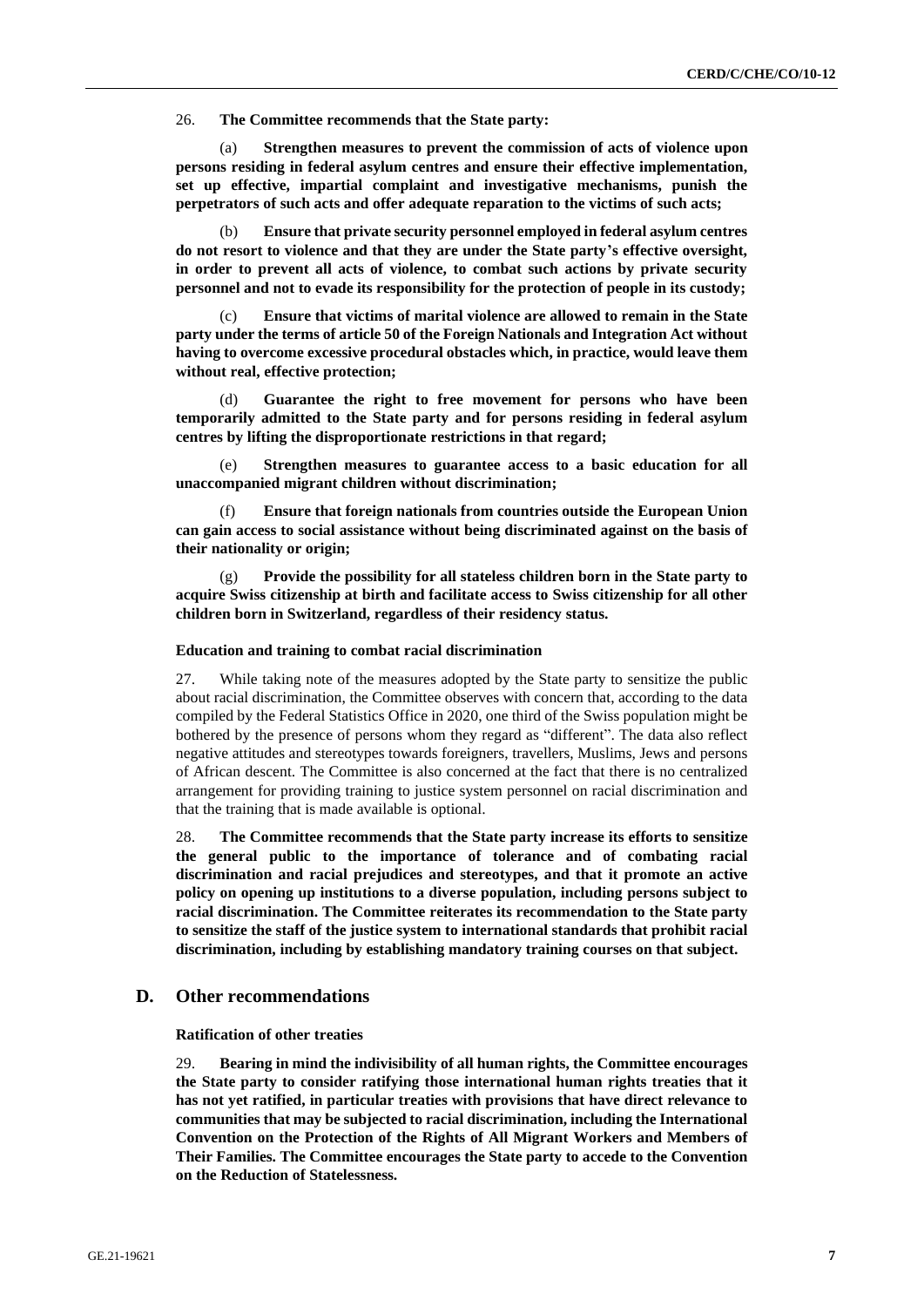**Follow-up to the Durban Declaration and Programme of Action**

30. **In the light of its general recommendation No. 33 (2009) on the follow-up to the Durban Review Conference, the Committee recommends that, in its implementation of the Convention, the State party give effect to the Durban Declaration and Programme of Action, adopted in September 2001 at the World Conference against Racism, Racial Discrimination, Xenophobia and Related Intolerance, taking into account the outcome document of the Durban Review Conference held in Geneva in April 2009. The Committee requests that the State party include specific information in its next periodic report on action plans and other measures taken to implement the Durban Declaration and Programme of Action at the national level.**

#### **International Decade for People of African Descent**

31. **In the light of General Assembly resolution 68/237, in which the General Assembly proclaimed 2015–2024 the International Decade for People of African Descent, and General Assembly resolution 69/16 on the programme of activities for the Decade, the Committee recommends that the State party prepare and implement a suitable programme of measures and policies in collaboration with organizations and peoples of African descent. The Committee requests that the State party include in its next periodic report precise information on the concrete measures adopted within that framework, taking into account its general recommendation No. 34 (2011) on racial discrimination against people of African descent.**

#### **Consultations with civil society**

32. **The Committee recommends that the State party continue consulting and increasing its dialogue with civil society organizations working in the area of human rights protection, in particular those working to combat racial discrimination, in connection with the preparation of the next periodic report and in follow-up to the present concluding observations.**

#### **Dissemination of information**

33. **The Committee recommends that the State party's reports be made readily available and accessible to the public at the time of their submission and that the concluding observations of the Committee with respect to those reports be similarly made available to all State bodies entrusted with the implementation of the Convention, including the cantons and communes, and publicized on the website of the Federal Department of Foreign Affairs in the official and other commonly used languages, as appropriate.**

#### **Common core document**

34. **The Committee encourages the State party to update its common core document, which dates from 2017, in accordance with the harmonized guidelines on reporting under the international human rights treaties, in particular those on the common core document, as adopted at the fifth inter-committee meeting of the human rights treaty bodies held in June 2006.**<sup>4</sup> **In the light of General Assembly resolution 68/268, the Committee urges the State party to observe the limit of 42,400 words for such documents.**

#### **Follow-up to the present concluding observations**

35. **In accordance with article 9 (1) of the Convention and rule 65 of its rules of procedure, the Committee requests the State party to provide, within one year of the adoption of the present concluding observations, information on its implementation of the recommendations contained in paragraphs 16 (a) and (b) (racist hate crimes and speech), 20 (b) (racial profiling) and 26 (a), (d) and (e) (situation of non-citizens) above.**

<sup>4</sup> [HRI/GEN/2/Rev.6,](http://undocs.org/en/HRI/GEN/2/Rev.6) chap. I.